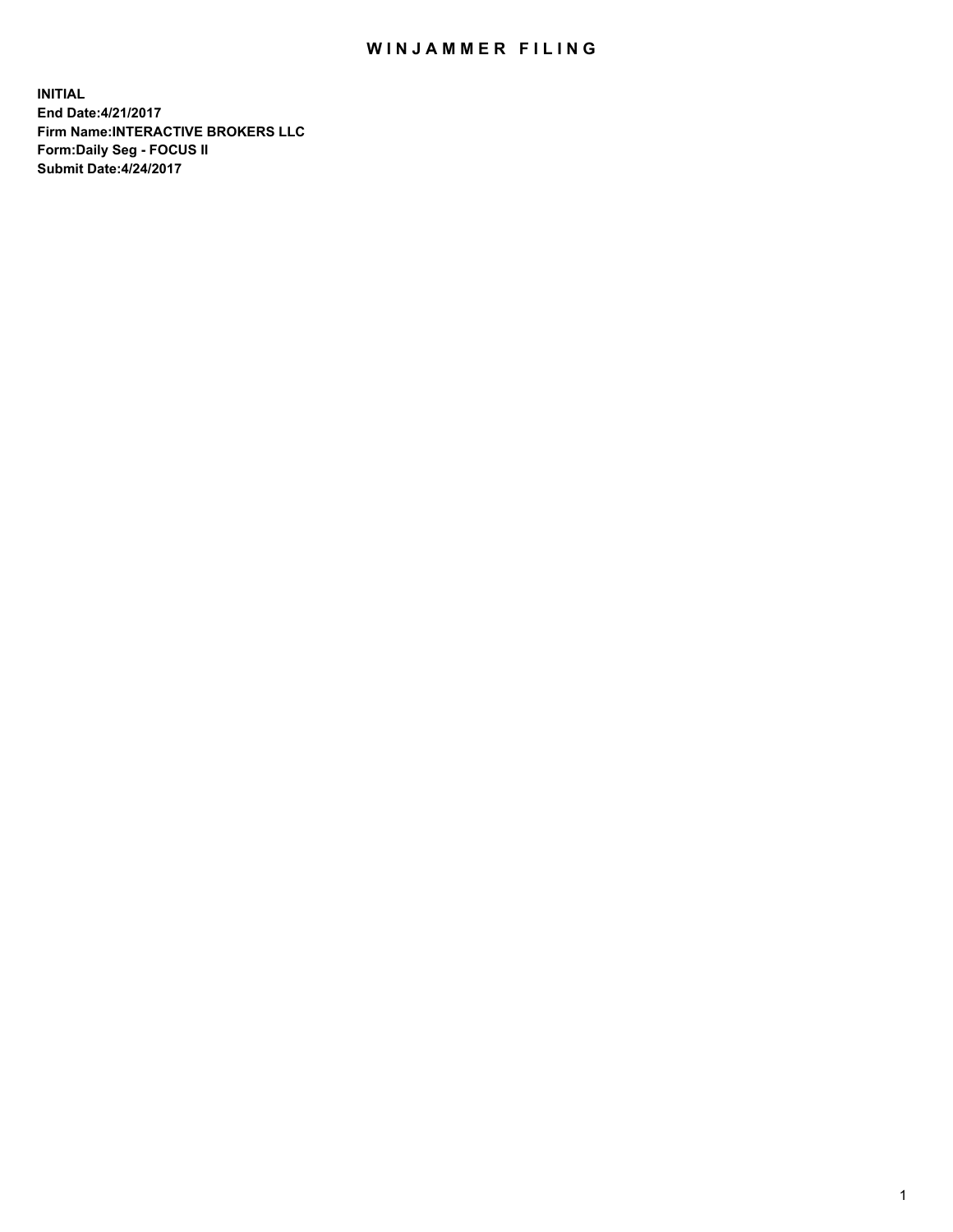## **INITIAL End Date:4/21/2017 Firm Name:INTERACTIVE BROKERS LLC Form:Daily Seg - FOCUS II Submit Date:4/24/2017 Daily Segregation - Cover Page**

| Name of Company<br><b>Contact Name</b><br><b>Contact Phone Number</b><br><b>Contact Email Address</b>                                                                                                                                                                                                                          | <b>INTERACTIVE BROKERS LLC</b><br><b>James Menicucci</b><br>203-618-8085<br>jmenicucci@interactivebrokers.c<br>om |
|--------------------------------------------------------------------------------------------------------------------------------------------------------------------------------------------------------------------------------------------------------------------------------------------------------------------------------|-------------------------------------------------------------------------------------------------------------------|
| FCM's Customer Segregated Funds Residual Interest Target (choose one):<br>a. Minimum dollar amount: ; or<br>b. Minimum percentage of customer segregated funds required:%; or<br>c. Dollar amount range between: and; or<br>d. Percentage range of customer segregated funds required between:% and%.                          | $\overline{\mathbf{0}}$<br>0<br>155,000,000 245,000,000<br>0 <sub>0</sub>                                         |
| FCM's Customer Secured Amount Funds Residual Interest Target (choose one):<br>a. Minimum dollar amount: ; or<br>b. Minimum percentage of customer secured funds required:%; or<br>c. Dollar amount range between: and; or<br>d. Percentage range of customer secured funds required between: % and %.                          | $\overline{\mathbf{0}}$<br>0<br>80,000,000 120,000,000<br>0 <sub>0</sub>                                          |
| FCM's Cleared Swaps Customer Collateral Residual Interest Target (choose one):<br>a. Minimum dollar amount: ; or<br>b. Minimum percentage of cleared swaps customer collateral required:% ; or<br>c. Dollar amount range between: and; or<br>d. Percentage range of cleared swaps customer collateral required between:% and%. | $\overline{\mathbf{0}}$<br>$\overline{\mathbf{0}}$<br>0 <sub>0</sub><br><u>00</u>                                 |

Attach supporting documents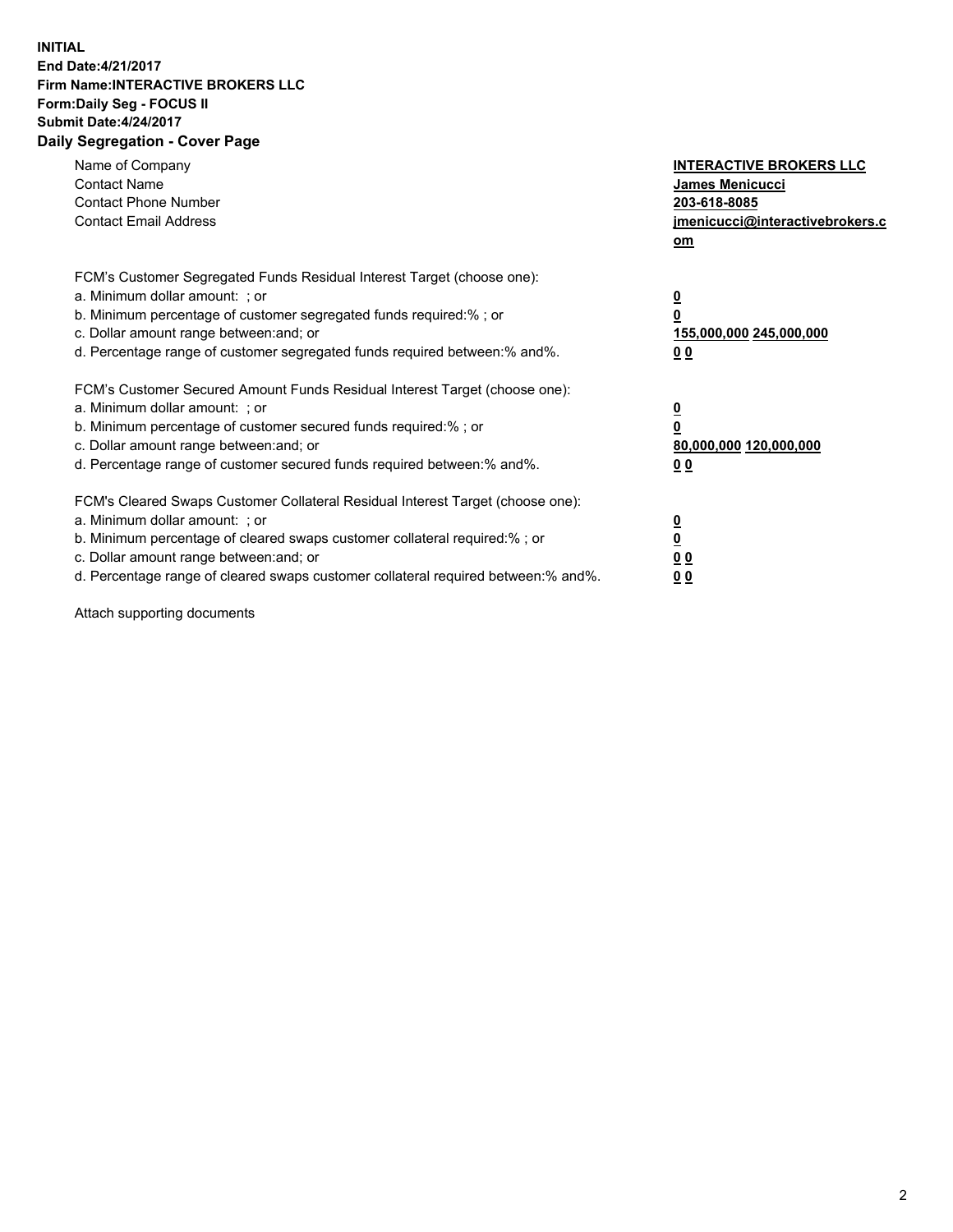## **INITIAL End Date:4/21/2017 Firm Name:INTERACTIVE BROKERS LLC Form:Daily Seg - FOCUS II Submit Date:4/24/2017 Daily Segregation - Secured Amounts**

|     | Dany Ocgregation - Oceanea Annoante                                                                        |                                  |
|-----|------------------------------------------------------------------------------------------------------------|----------------------------------|
|     | Foreign Futures and Foreign Options Secured Amounts                                                        |                                  |
|     | Amount required to be set aside pursuant to law, rule or regulation of a foreign                           | $0$ [7305]                       |
|     | government or a rule of a self-regulatory organization authorized thereunder                               |                                  |
| 1.  | Net ledger balance - Foreign Futures and Foreign Option Trading - All Customers                            |                                  |
|     | A. Cash                                                                                                    | 375,366,964 [7315]               |
|     | B. Securities (at market)                                                                                  | $0$ [7317]                       |
| 2.  | Net unrealized profit (loss) in open futures contracts traded on a foreign board of trade                  | -11,802,760 [7325]               |
| 3.  | Exchange traded options                                                                                    |                                  |
|     | a. Market value of open option contracts purchased on a foreign board of trade                             | 28,139 [7335]                    |
|     | b. Market value of open contracts granted (sold) on a foreign board of trade                               | -26,299 [7337]                   |
| 4.  | Net equity (deficit) (add lines 1.2. and 3.)                                                               | 363,566,044 [7345]               |
| 5.  | Account liquidating to a deficit and account with a debit balances - gross amount                          | 83,944 [7351]                    |
|     | Less: amount offset by customer owned securities                                                           | 0 [7352] 83,944 [7354]           |
| 6.  | Amount required to be set aside as the secured amount - Net Liquidating Equity                             | 363,649,988 [7355]               |
|     | Method (add lines 4 and 5)                                                                                 |                                  |
| 7.  | Greater of amount required to be set aside pursuant to foreign jurisdiction (above) or line                | 363,649,988 [7360]               |
|     | 6.                                                                                                         |                                  |
|     | FUNDS DEPOSITED IN SEPARATE REGULATION 30.7 ACCOUNTS                                                       |                                  |
| 1.  | Cash in banks                                                                                              |                                  |
|     | A. Banks located in the United States                                                                      | 2,074,375 [7500]                 |
|     | B. Other banks qualified under Regulation 30.7                                                             | 0 [7520] 2,074,375 [7530]        |
| 2.  | <b>Securities</b>                                                                                          |                                  |
|     | A. In safekeeping with banks located in the United States                                                  | 403,758,270 [7540]               |
|     | B. In safekeeping with other banks qualified under Regulation 30.7                                         | 0 [7560] 403,758,270 [7570]      |
| 3.  | Equities with registered futures commission merchants                                                      |                                  |
|     | A. Cash                                                                                                    | $0$ [7580]                       |
|     | <b>B.</b> Securities                                                                                       | $0$ [7590]                       |
|     | C. Unrealized gain (loss) on open futures contracts                                                        | $0$ [7600]                       |
|     | D. Value of long option contracts                                                                          | $0$ [7610]                       |
|     | E. Value of short option contracts                                                                         | 0 [7615] 0 [7620]                |
| 4.  | Amounts held by clearing organizations of foreign boards of trade                                          |                                  |
|     | A. Cash                                                                                                    | $0$ [7640]                       |
|     | <b>B.</b> Securities                                                                                       | $0$ [7650]                       |
|     | C. Amount due to (from) clearing organization - daily variation                                            | $0$ [7660]                       |
|     | D. Value of long option contracts                                                                          | $0$ [7670]                       |
|     | E. Value of short option contracts                                                                         | 0 [7675] 0 [7680]                |
| 5.  | Amounts held by members of foreign boards of trade                                                         |                                  |
|     | A. Cash                                                                                                    | 80,503,921 [7700]                |
|     | <b>B.</b> Securities                                                                                       | $0$ [7710]                       |
|     | C. Unrealized gain (loss) on open futures contracts                                                        | $-3,171,885$ [7720]              |
|     | D. Value of long option contracts                                                                          | 28,139 [7730]                    |
|     | E. Value of short option contracts                                                                         | -26,299 [7735] 77,333,876 [7740] |
| 6.  | Amounts with other depositories designated by a foreign board of trade                                     | $0$ [7760]                       |
| 7.  | Segregated funds on hand                                                                                   | $0$ [7765]                       |
| 8.  | Total funds in separate section 30.7 accounts                                                              | 483,166,521 [7770]               |
| 9.  | Excess (deficiency) Set Aside for Secured Amount (subtract line 7 Secured Statement<br>Page 1 from Line 8) | 119,516,533 [7380]               |
| 10. | Management Target Amount for Excess funds in separate section 30.7 accounts                                | 80,000,000 [7780]                |
| 11. | Excess (deficiency) funds in separate 30.7 accounts over (under) Management Target                         | 39,516,533 [7785]                |
|     |                                                                                                            |                                  |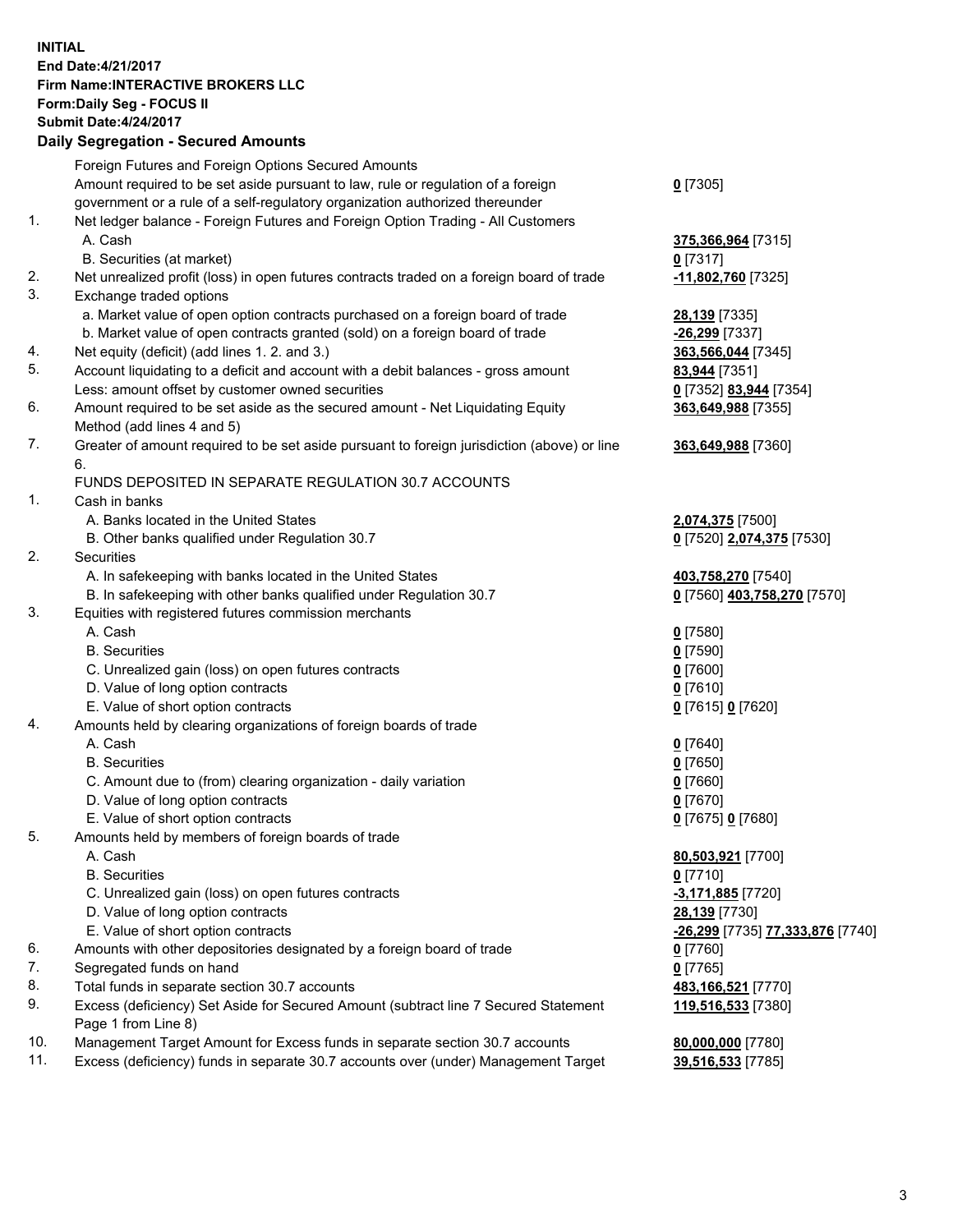**INITIAL End Date:4/21/2017 Firm Name:INTERACTIVE BROKERS LLC Form:Daily Seg - FOCUS II Submit Date:4/24/2017 Daily Segregation - Segregation Statement** SEGREGATION REQUIREMENTS(Section 4d(2) of the CEAct) 1. Net ledger balance A. Cash **3,398,718,458** [7010] B. Securities (at market) **0** [7020] 2. Net unrealized profit (loss) in open futures contracts traded on a contract market **21,929,469** [7030] 3. Exchange traded options A. Add market value of open option contracts purchased on a contract market **134,740,827** [7032] B. Deduct market value of open option contracts granted (sold) on a contract market **-235,889,423** [7033] 4. Net equity (deficit) (add lines 1, 2 and 3) **3,319,499,331** [7040] 5. Accounts liquidating to a deficit and accounts with debit balances - gross amount **138,014** [7045] Less: amount offset by customer securities **0** [7047] **138,014** [7050] 6. Amount required to be segregated (add lines 4 and 5) **3,319,637,345** [7060] FUNDS IN SEGREGATED ACCOUNTS 7. Deposited in segregated funds bank accounts A. Cash **77,038,049** [7070] B. Securities representing investments of customers' funds (at market) **2,226,915,105** [7080] C. Securities held for particular customers or option customers in lieu of cash (at market) **0** [7090] 8. Margins on deposit with derivatives clearing organizations of contract markets A. Cash **17,744,740** [7100] B. Securities representing investments of customers' funds (at market) **1,332,816,805** [7110] C. Securities held for particular customers or option customers in lieu of cash (at market) **0** [7120] 9. Net settlement from (to) derivatives clearing organizations of contract markets **3,303,026** [7130] 10. Exchange traded options A. Value of open long option contracts **134,727,982** [7132] B. Value of open short option contracts **-235,873,723** [7133] 11. Net equities with other FCMs A. Net liquidating equity **0** [7140] B. Securities representing investments of customers' funds (at market) **0** [7160] C. Securities held for particular customers or option customers in lieu of cash (at market) **0** [7170] 12. Segregated funds on hand **0** [7150] 13. Total amount in segregation (add lines 7 through 12) **3,556,671,984** [7180] 14. Excess (deficiency) funds in segregation (subtract line 6 from line 13) **237,034,639** [7190] 15. Management Target Amount for Excess funds in segregation **155,000,000** [7194]

16. Excess (deficiency) funds in segregation over (under) Management Target Amount Excess

**82,034,639** [7198]